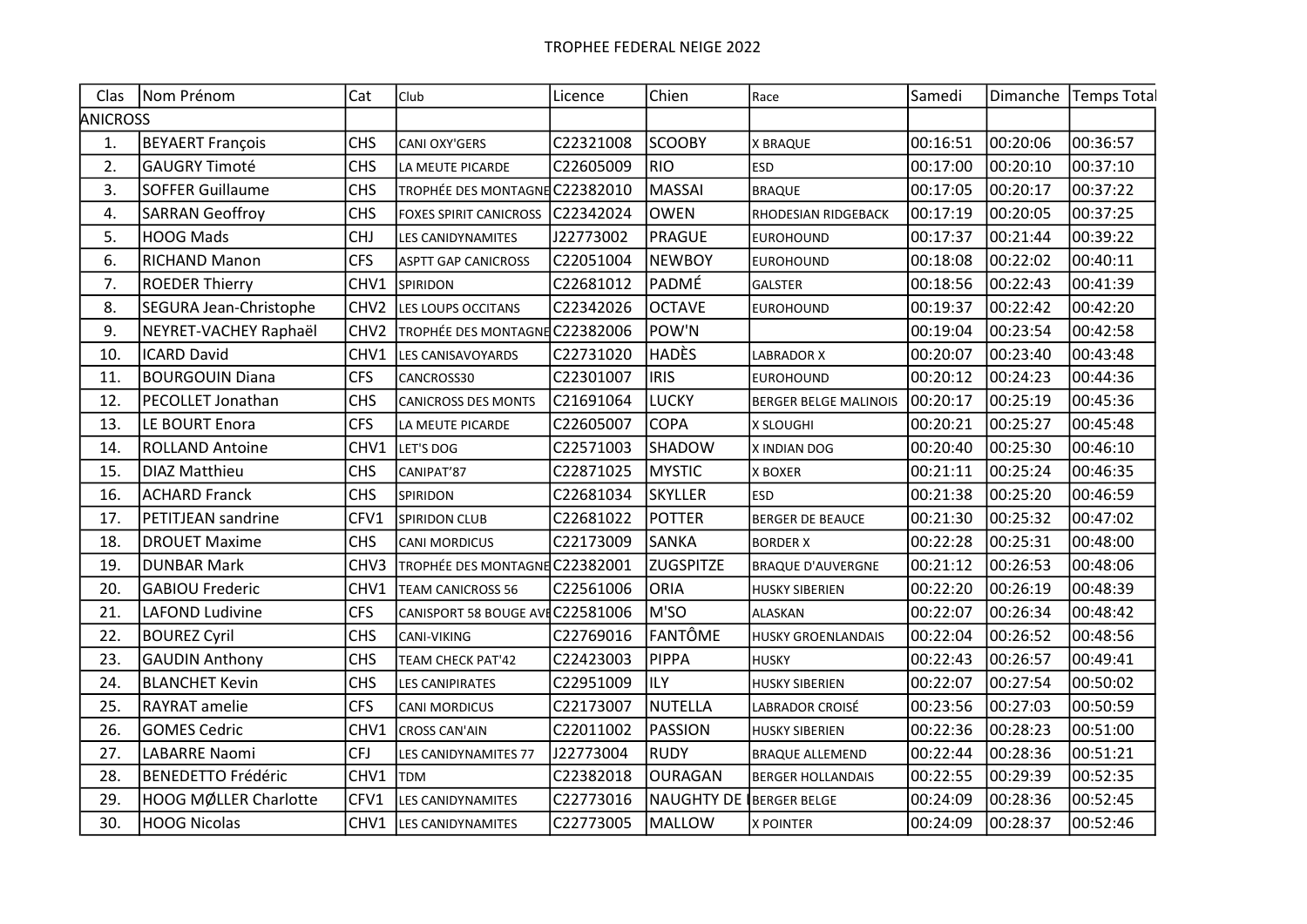| 31. | <b>MARX Marion</b>             | <b>CFS</b>       | <b>CANICROSS BONNEVILLE</b>       | C22742008 | <b>HOPY</b>                 | X SETTER                                      | 00:24:05 | 00:29:24 | 00:53:30 |
|-----|--------------------------------|------------------|-----------------------------------|-----------|-----------------------------|-----------------------------------------------|----------|----------|----------|
| 32. | <b>RINGUEDE Olivier</b>        | CHV1             | <b>CRAZY DOG'SPIRIT</b>           | C22453001 | <b>ASLAN</b>                | MALAMUTE DE L'ALASKA                          | 00:24:40 | 00:29:32 | 00:54:13 |
| 33. | <b>FAES Julie</b>              | <b>CFS</b>       | SPIRIDON                          | C22681020 | <b>STITCH</b>               | SETTER ANGLAIS / BORDER 00:25:01              |          | 00:29:18 | 00:54:19 |
| 34. | <b>PARENT Fabrice</b>          | CHV1             | NORDICS VAL DE LOIRE              | 2200010   | <b>GAMINE</b>               | <b>HUSKY SIBERIE</b>                          | 00:24:36 | 00:30:06 | 00:54:43 |
| 35. | <b>PARADZINSKI Laurent</b>     | CHV1             |                                   |           | <b>PLUME</b>                | LAÏKA DE IAKOUTIE                             | 00:24:56 | 00:29:49 | 00:54:46 |
| 36. | DEVAUCOUP Théo                 | <b>CHS</b>       |                                   |           |                             | NOT FANCY ÓLLAÏKA DE IAKOUTIE (RNB2) 00:24:33 |          | 00:30:28 | 00:55:01 |
| 37. | <b>DUCROT LILIAN</b>           | <b>CHS</b>       | HAPPYCANITEAM                     | C22776018 |                             | LILIAN DUCROSTAFFORDSHIERBULL TERR 00:25:09   |          | 00:29:57 | 00:55:07 |
| 38. | <b>DUQUENOY Alexis</b>         | <b>CHS</b>       | LA MEUTE PICARDE                  | C22605006 | FLAKE                       | HUSKY DE SIBÉRIE                              | 00:25:20 | 00:29:54 | 00:55:14 |
| 39. | <b>BRET Vincent</b>            | <b>CHS</b>       | LES CANIDIJONCTÉS                 | C22211010 | <b>ALPHA</b>                | <b>HUSKY DE SIBERIE</b>                       | 00:25:32 | 00:29:55 | 00:55:27 |
| 40. | <b>NICOLAS Charlotte</b>       | <b>CFS</b>       | CANIPAT87                         | C22871012 | <b>OHANA</b>                | <b>HUSHY X BERGER SUISSE</b>                  | 00:25:03 | 00:30:29 | 00:55:33 |
| 41. | <b>BRUNEL Justine</b>          | <b>CFS</b>       | <b>FRANCE CANICROSS</b>           | C22941025 | PEARL                       | BERGER BELGE MALINOIS                         | 00:25:50 | 00:29:58 | 00:55:48 |
| 42. | <b>PREVOTEAU Pierre</b>        | <b>CHS</b>       | LES CANIDIJONCTÉS                 | C22211009 | RAISE                       | BERGER BELGE MALINOIS                         | 00:25:56 | 00:30:20 | 00:56:17 |
| 43. | <b>VALLET Mylene</b>           | <b>CFS</b>       | CANISPORTIFS D'LA YAUTE C22741005 |           | PEPSY                       | BERGER BLANC SUISSE X BE 00:26:04             |          | 00:30:40 | 00:56:44 |
| 44. | LEFEVRE Sylvain                | <b>CHS</b>       | <b>FOXES SPIRIT CANICROSS</b>     | C22345007 | <b>OLY</b>                  | SIBERIAN HUSKY                                | 00:25:42 | 00:31:02 | 00:56:45 |
| 45. | ROCHÈS Jérémy                  | <b>CHS</b>       |                                   |           | <b>PLUME</b>                | SAMOYÈDE                                      | 00:25:40 | 00:31:11 | 00:56:51 |
| 46. | DENIS Jean-Noël                | CHV3             | <b>LES CANIVAGABONDS</b>          | C22603004 | <b>MOWGLI</b>               | <b>HUSKY</b>                                  | 00:25:29 | 00:31:47 | 00:57:17 |
| 47. | LETOUPIN PUCHALA ChristindCFV2 |                  | <b>LES CANIMORDUS</b>             | C22501001 | R'MÈS                       | <b>BEAUCERON</b>                              | 00:27:25 | 00:29:54 | 00:57:19 |
| 48. | <b>DUBBELD</b> sophie          | <b>CFS</b>       | LES CANIPIRATES                   | C22951012 |                             | <b>ORAGORN DE BERGER BELGE MALINOIS</b>       | 00:26:01 | 00:31:21 | 00:57:22 |
| 49. | <b>GRIMM Pauline</b>           | <b>CFS</b>       | LES CANIDIJONCTÉS                 | C22211008 | <b>LILO</b>                 | LABRADOR X BORDER                             | 00:25:49 | 00:32:02 | 00:57:52 |
| 50. | <b>WATRIN Sébastien</b>        | <b>CHS</b>       | ASPTT VERDUN                      | C22551009 | <b>YUKIE</b>                | HUSKY DE SIBÉRIE                              | 00:25:03 | 00:32:54 | 00:57:57 |
| 51. | <b>ROEDER Esther</b>           | <b>CFJ</b>       |                                   |           | <b>NESSIE</b>               | <b>BERGER ALLEMAND</b>                        | 00:25:58 | 00:32:29 | 00:58:28 |
| 52. | <b>GRARDEL Rémi</b>            | <b>CHS</b>       | LES CANISAVOYARDS                 | C22731002 | <b>MAIKAN DES REURASIER</b> |                                               | 00:26:15 | 00:32:14 | 00:58:30 |
| 53. | <b>POIGNANT Manon</b>          | <b>CFS</b>       | <b>LES CANIPIRATES</b>            | C22951011 | MAÏYANN                     | HUSKY SIBÉRIEN                                | 00:25:46 | 00:32:55 | 00:58:41 |
| 54. | <b>URZEDOWSKI Laure</b>        | <b>CFS</b>       | <b>CANICROSS BONNEVILLE</b>       | C22742004 | <b>MAJA</b>                 | <b>BORDER COLLIE</b>                          | 00:26:40 | 00:32:01 | 00:58:42 |
| 55. | <b>GRALL Gwenaëlle</b>         | <b>CFS</b>       | CANICROSS BONNEVILLE V C22742003  |           | <b>PRALINE</b>              | SAMOYÈDE                                      | 00:26:04 | 00:32:49 | 00:58:54 |
| 56. | DUMONT-DAYOT Johanna           | <b>CFS</b>       | DYNAMIKDOGS 81                    | C22811009 | <b>LOKI</b>                 | SETTER X BERGER AUSTRAL 00:26:31              |          | 00:32:46 | 00:59:17 |
| 57. | <b>CARBO Raphael</b>           | <b>CHS</b>       | <b>CANICROSS DES MONTS</b>        | C22691011 | <b>ODIN</b>                 | <b>HUSKY DE SIBERIE</b>                       | 00:26:36 | 00:32:45 | 00:59:22 |
| 58. | <b>CHAPRON olivier</b>         | CHV <sub>2</sub> | FLYING DOGS 04                    | C22042002 | <b>SIMBA</b>                | PODENCO                                       | 00:26:18 | 00:33:04 | 00:59:22 |
| 59. | POPINEAU Sophie                | <b>CFS</b>       | LES CANISAVOYARDS                 | C22731014 | <b>ONLY</b>                 | <b>X BRAQUE</b>                               | 00:27:58 | 00:31:28 | 00:59:27 |
| 60. | <b>DIDIER Arnaud</b>           | CHV1             | <b>CANIMORDICUS</b>               | C22173008 | <b>METEORITE</b>            | 01/09/2015                                    | 00:26:17 | 00:33:13 | 00:59:31 |
| 61. | <b>RAEPSAET Eric</b>           | CHV <sub>2</sub> | AU CŒUR DU CANISPORT              | C22692002 | ORPHÉE                      | <b>GALSTER</b>                                | 00:27:40 | 00:31:58 | 00:59:38 |
| 62. | <b>FUSSI Fabien</b>            | <b>CHS</b>       |                                   |           | <b>OKA</b>                  | <b>BORDER COLLIE</b>                          | 00:27:00 | 00:32:53 | 00:59:54 |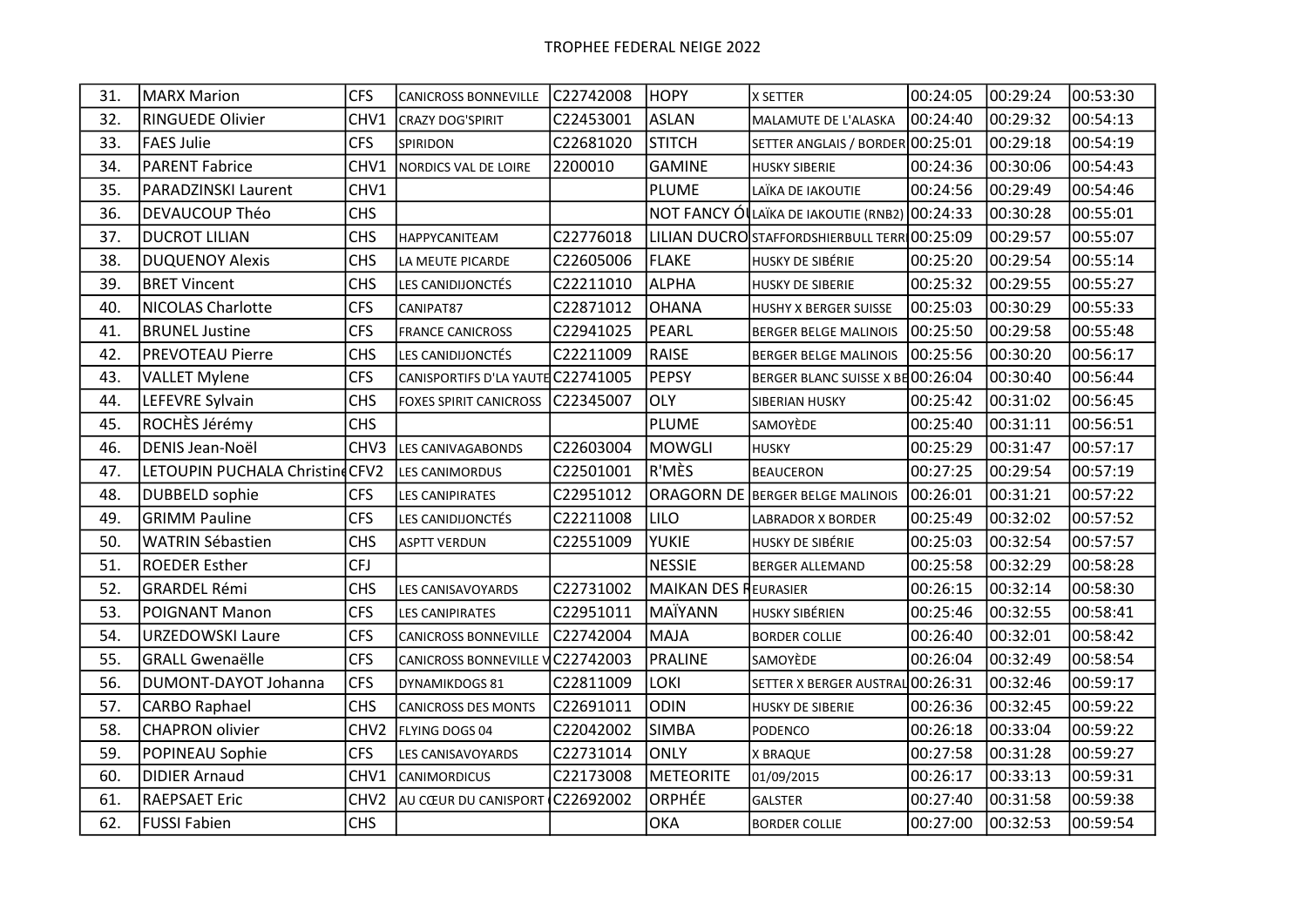| 63. | <b>BOUSSIERE Guylain</b>  | CHV1             | <b>ILES CANISAVOYARDS</b> | C22731015       | MALYBOO          | <b>BERGER AUSTRALIEN</b>          | 00:27:20 | 00:32:57 | 01:00:18 |
|-----|---------------------------|------------------|---------------------------|-----------------|------------------|-----------------------------------|----------|----------|----------|
| 64. | <b>ESCARPIT thomas</b>    | CHV1             | <b>CANIMORDICUS</b>       | C22173010       | LOUNA            | <b>X BORDER</b>                   | 00:27:07 | 00:33:22 | 01:00:29 |
| 65. | PARENT sebastien          | CHV <sub>2</sub> | NORDIC'S VAL DE LOIRE     | 2200008         | <b>FENN-WICK</b> | MALAMUTE D'ALASKA                 | 00:27:21 | 00:33:16 | 01:00:37 |
| 66. | <b>TALEUX Alma</b>        | <b>CFS</b>       | <b>CTNI</b>               | C22691012       | <b>PULKA</b>     | X BERGER                          | 00:26:54 | 00:34:11 | 01:01:05 |
| 67. | <b>TAVERNARO Romain</b>   | <b>CHS</b>       | <b>FRANCE CANICROSS</b>   | C22941030       | <b>POPEYE</b>    | <b>SCHIPPERKE</b>                 | 00:27:54 | 00:33:38 | 01:01:33 |
| 68. | <b>BATAILLE Ludovic</b>   | <b>CHS</b>       | CANIPAT'87                | C22871002       | <b>OYA</b>       | TYPE BERGER CROISÉ HUSK 00:27:25  |          | 00:34:08 | 01:01:34 |
| 69. | <b>LAMOTHE Sophie</b>     | CFV1             | <b>CANI-MORDICUS</b>      | C22173012       | <b>SIMBA</b>     | <b>BRAQUE ALLEMAND</b>            | 00:27:43 | 00:34:00 | 01:01:43 |
| 70. | <b>MICHELIN Louis</b>     | <b>CHS</b>       | <b>CANIDIJONCTÉS</b>      | C22211006       | <b>MOKA</b>      | <b>BERGER ALLEMAND</b>            | 00:28:07 | 00:33:54 | 01:02:02 |
| 71. | <b>DOUBLET Violette</b>   | <b>CFS</b>       | CANIVET'94                | C22942003       | <b>MENTOS</b>    | <b>BERGER AUSTRALIEN</b>          | 00:27:11 | 00:35:02 | 01:02:13 |
| 72. | <b>TIZOT</b> bernadette   | CFV <sub>2</sub> | FLYING DOGS 04            | C22042001       | <b>AIKO</b>      | <b>CROISÉ BEAUCERON</b>           | 00:27:02 | 00:35:19 | 01:02:21 |
| 73. | <b>NOEL fabien</b>        | CHV1             | <b>LES CANISAVOYARDS</b>  | C22731017       | <b>SPIKY</b>     | <b>BORDER X</b>                   | 00:28:24 | 00:33:56 | 01:02:21 |
| 74. | <b>SCOUFLAIRE Helene</b>  | <b>CFS</b>       |                           |                 | <b>NOK</b>       | LABRADOR                          | 00:28:44 | 00:34:11 | 01:02:55 |
| 75. | <b>DARNET Nolwenn</b>     | <b>CFS</b>       | <b>DOGS RUNNERS</b>       | C22604022       | <b>YOUPI</b>     | <b>BERGER CRÉOLE</b>              | 00:27:50 | 00:35:11 | 01:03:02 |
| 76. | DELEPLANCQUE virginie     | CFV1             | LES CANISAVOYARDS         | C22731001       | <b>NOOR</b>      | BERGER BELGE TERVUEREN 00:28:04   |          | 00:35:13 | 01:03:17 |
| 77. | <b>ROUVE Lisa</b>         | <b>CFS</b>       | <b>FRANCE CANICROSS</b>   | C22941007       | <b>LOCKY</b>     | <b>HUSKY</b>                      | 00:27:18 | 00:36:02 | 01:03:20 |
| 78. | <b>BELO David</b>         | CHV <sub>2</sub> | <b>CANI-MORDICUS</b>      | CH22173001 ODIN |                  | <b>GRAND ANGLO FRANCAIS</b>       | 00:27:03 | 00:36:35 | 01:03:38 |
| 79. | <b>BINET Pascale</b>      | CFV <sub>2</sub> | <b>CANI-MORDICUS</b>      | C22173002       | <b>IRKA</b>      | LABRADOR                          | 00:28:43 | 00:35:38 | 01:04:21 |
| 80. | POITEVIN Audrey           | <b>CFS</b>       | HAPPYCANITEAM             | C22776012       | <b>JUICE</b>     | BRAQUE DU BOURBONNAIS 00:28:39    |          | 00:36:10 | 01:04:50 |
| 81. | <b>MUSCIANESE Julia</b>   | <b>CFS</b>       | CANIVET'94                | C22942001       | <b>OBI WAN</b>   | <b>BERGER AUSTRALIEN</b>          | 00:28:26 | 00:36:32 | 01:04:58 |
| 82. | <b>BRICOURT Emilie</b>    | CFV1             |                           |                 | <b>NOMADE</b>    | LAÏKA DE YAKOUTIE                 | 00:28:30 | 00:36:42 | 01:05:12 |
| 83. | <b>BENEDETTO Emma</b>     | <b>CFJ</b>       | <b>TDM</b>                | J22382001       | <b>DARKO</b>     | <b>BERGER DE SAVOIE</b>           | 00:29:04 | 00:36:17 | 01:05:22 |
| 84. | <b>KERN</b> cvetka        | CFV1             | <b>FRANCE CANCIROSS</b>   | c22941003       | <b>PANOUCK</b>   | <b>HUSKY SIBERIEN</b>             | 00:29:40 | 00:36:09 | 01:05:49 |
| 85. | <b>DETOSSE Camille</b>    | <b>CFS</b>       | CANIPAT'87                | C22871011       | <b>HYSKO</b>     | <b>HUSKY SIBERIEN</b>             | 00:29:21 | 00:36:53 | 01:06:14 |
| 86. | <b>GUNTHER Laura</b>      | <b>CFS</b>       | LET'S DOG                 | C22571008       | <b>ROBIE</b>     | <b>BORDER COLLIE</b>              | 00:30:23 | 00:36:11 | 01:06:34 |
| 87. | <b>VARIN Marianne</b>     | <b>CFS</b>       | LA MEUTE PICARDE          | C22605008       | <b>OPPS</b>      | <b>BERGER AUSTRALIEN</b>          | 00:30:11 | 00:36:45 | 01:06:56 |
| 88. | <b>LEGLER Camille</b>     | <b>CFS</b>       |                           |                 | CAMBER           | <b>HUSKY BORDER COLLIE</b>        | 00:29:38 | 00:38:00 | 01:07:38 |
| 89. | GUILLOSSOU Laura          | <b>CFS</b>       | <b>LES CANIPIRATES</b>    | C22951010       |                  | OKAPI DES MABRAQUE ALLEMAND       | 00:30:53 | 00:37:27 | 01:08:20 |
| 90. | <b>BENKEMOUN Samantha</b> | CFV1             | ALPHA84                   | C22842002       | <b>PUNCH</b>     | <b>BORDER COLLIE</b>              | 00:31:12 | 00:37:15 | 01:08:27 |
| 91. | DO COUTO Cécile           | <b>CFS</b>       | LET'S DOG                 | C22571004       | <b>OLGA</b>      | <b>BRAQUE DE WEIMAR</b>           | 00:30:44 | 00:38:16 | 01:09:01 |
| 92. | MAHUTEAU Maeva            | <b>CFS</b>       | CANI'TOONS37              | C22371011       | POLAIRE          | <b>HUSKY</b>                      | 00:30:46 | 00:38:15 | 01:09:02 |
| 93. | <b>ARCIGNI Olivia</b>     | CFV1             | LET'S DOG                 | C22571006       | <b>SIMBA</b>     | HUSKY DE SIBÉRIE                  | 00:31:19 | 00:38:16 | 01:09:35 |
| 94. | <b>BRICOURT Lucie</b>     | CFV1             |                           |                 | <b>NONNETTE</b>  | CHIEN FINNOIS DE LAPONIE 00:30:26 |          | 00:39:34 | 01:10:00 |